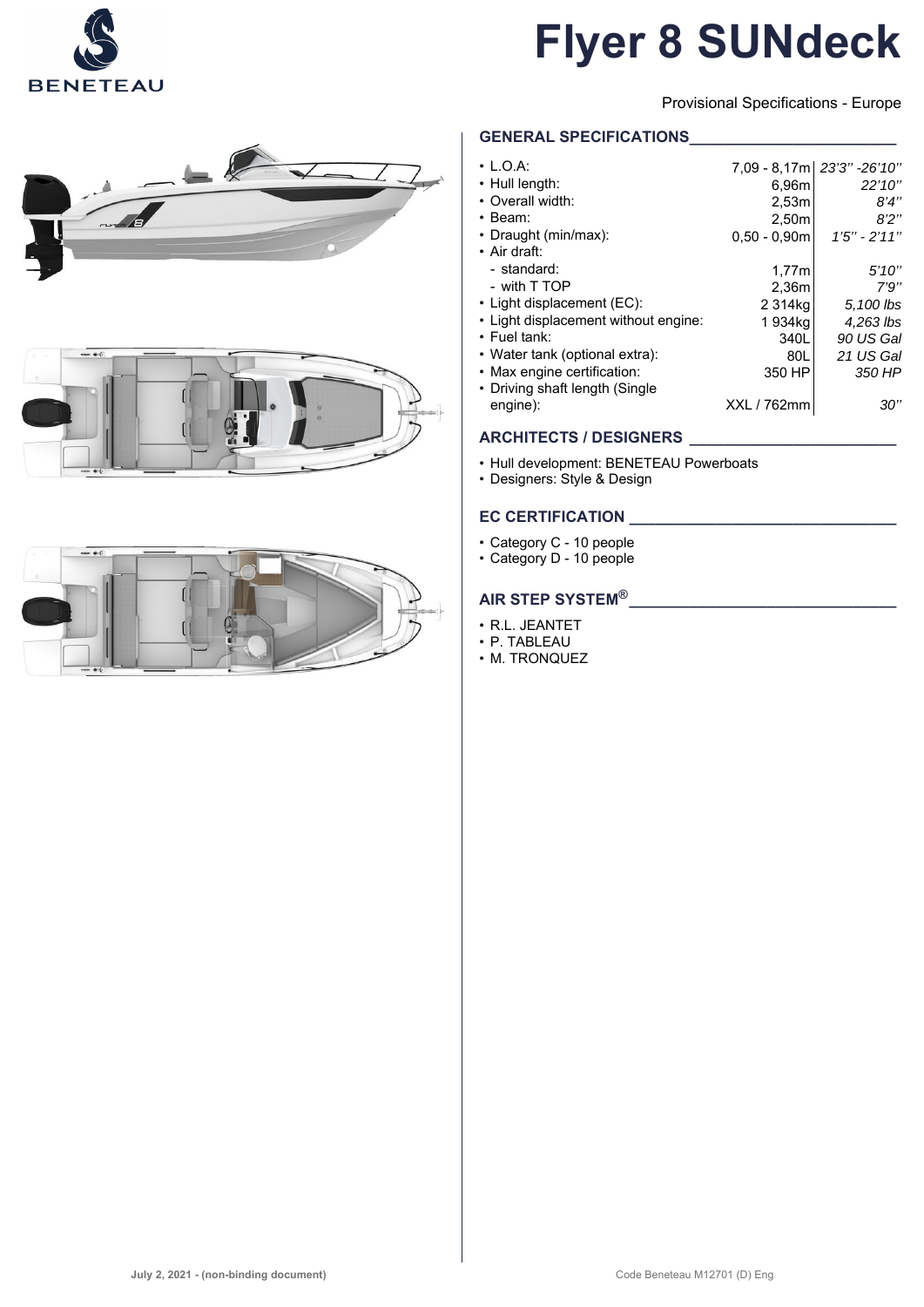

# **STANDARD EQUIPMENT**

### **CONSTRUCTION \_\_\_\_\_\_\_\_\_\_\_\_\_\_\_\_\_\_\_\_\_\_\_\_\_\_\_\_\_\_\_\_\_**

#### **HULL**

Composition:

- Polyester sandwich
- Injection moulded hull
- White gel coat
- AIRSTEP patented hull<sup>®</sup>

### **DECK**

Composition:

- Polyester sandwich
- White gel coat

### **DECK EQUIPMENT\_\_\_\_\_\_\_\_\_\_\_\_\_\_\_\_\_\_\_\_\_\_\_\_\_\_\_\_\_\_\_\_**

- **MOORING LINES MOORING**
- Self-bailing mooring locker with hatch cover
- Eye bolt to secure mooring
- 2 Forward cleats + 2 Cleats amidships + 2 Aft cleats in aluminum, 200 mm / *8''*
- Winching ring on bow
- 2 Chain plate on aft transom
- Stainless steel bow roller + 1 Cleat

### **SAFETY ON DECK**

- Open front pulpit in black lacquered stainless steel
- 2 Handrails of 600 mm in black lacquered stainless steel on each freeboard
- 2 Handrails of 600 mm in black lacquered stainless steel on cockpit bench back
- 2 Handrails of 600 mm in black lacquered stainless steel on the fore sun deck

### **COCKPIT**

- Wide and deep self-bailing cockpit (1,83 M / *6'* length and 2,15 M / *7'1''* width)
- Aft seat for 4 persons convertible into a sunbath (Upholstery depending on version)
- Under banquette: Stowage and location for BIB
- 1 Port cockpit locker + 1 Starboard cockpit locker
- Security door
- Large lockable cockpit locker
- (340 L / *90 US Gal*) hermetic and ventilated rotomoulded fuel tank, in the back of cockpit locker
- Fuel filler on transom
- Portside access to sea
- Telescopic swimming ladder
- Locked storage on starboard aft platform
- All-round light on samson post
- Navigation lights (Port and starboard)
- Deck forward: Position of sun deck = 1,70m / *5'7''* 1,40m / *4'7''*  max (Mattress and supports heads included in the Confort package) • Cup holders x2
- 
- Cockpit shower

# **Flyer 8 SUNdeck**

# Provisional Specifications - Europe

### **STEERING STATION**

- Windscreen PMMA light grey tinted
- Black lacquered stainless steel handrail around the windscreen
- Center consol
- Dashboard with location for electronics , 9" screen, rpm and trim
- Fuel gauge
- 12 V socket
- USB socket
- Sports steering wheel
- Location for top gas throttle (Throttle and instruments delivered with pre-rigging)
- Fitted footrests
- Hydraulic steering
- Pilot and co-pilot seats with Bolster function 360 ° swivelling and adjustable (Upholstery depending on version)

### **INTERIOR**

- Alpi grey walnut woodwork, UV 7 gloss
- Brown oak laminated floors
- Interior cushions in Cushy Limestone upholstery

### **FORWARD CABIN**

- Headroom = 1,31m / *4'4''*
- Saloon convertible into double berth (1,88 x 1,90m max / *6'2 x 6'3 max*)
- Storage under front seat
- Storage cubbyhole (Port)
- Lighting from 2 ceiling lights (LED)
- Interior curtains
- 1 Opening deck porthole

### **GALLEY**

- Headroom = 1,67m / *5'6''*
- Galley unit + 42 L refrigerator (optional extra)
- Sink with tap
- Space for microwave oven 220V (optional extra)
- **HEAD**

Headroom = 1,54m / *5'1''*

- Dedicated position for marine WC (Option)
- Ventilation achieved with 1 opening deck porthole(s)
- Lighting from 1 ceiling light

## **ELECTRICITY \_\_\_\_\_\_\_\_\_\_\_\_\_\_\_\_\_\_\_\_\_\_\_\_\_\_\_\_\_\_\_\_\_\_\_\_**

- 12 V electrical panel
- Installation for engine batteries delivered with the pre-rigging or refrigerator (Maximum: 2 batteries not delivered)

## PLUMBING

- 1 Manual bilge pump
- 1 Electric bilge pump
- Pressured cold water
- Water filler located in the port freeboard

### **MISCELLANEOUS ITEMS \_\_\_\_\_\_\_\_\_\_\_\_\_\_\_\_\_\_\_\_\_\_\_\_\_\_**

• Smoke detector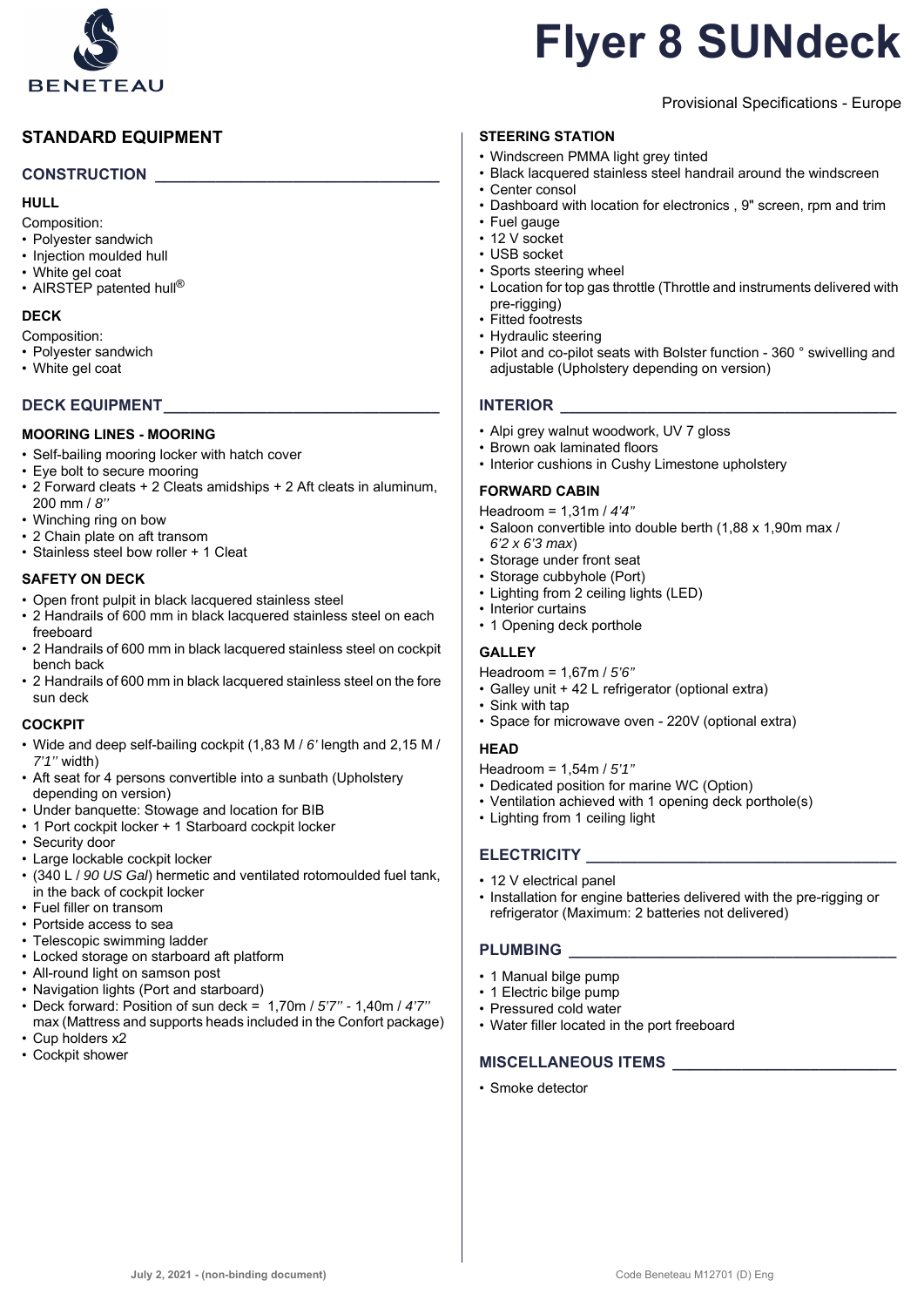

# **Flyer 8 SUNdeck**

Provisional Specifications - Europe

# **VERSION**

### **STANDARD UPHOLSTERY VERSION\_\_\_\_\_\_\_\_\_\_\_\_\_\_\_\_\_**

- Marlin Auster unpholstery
	- Cockpit aft bench seat
	- Pilot and copilot Bolster seat
	- Forward sun deck
	- Stainless steel pulpits

## **ELEGANCE UPHOLSTERY VERSION\_\_\_\_\_\_\_\_\_\_\_\_\_\_\_\_\_**

- Silvertex Plata + PVC Cognac unpholstery
	- Cockpit aft bench seat
	- Pilot and copilot Bolster seat
	- Forward sun deck
	- Black pulpits

# **TRIM LEVEL & PACKS**

# **TRIM LEVEL \_\_\_\_\_\_\_\_\_\_\_\_\_\_\_\_\_\_\_\_\_\_\_\_\_\_\_\_\_\_\_\_\_\_\_\_\_**

### **CONFORT TRIM LEVEL**

- Extended swim platform
- Teak cockpit table
- Offshore Compass

### PACKS

#### **ELECTRONIC PACK**

- GARMIN 9'' Echomap 92sv Multifunction screen (chart not included)
- GARMIN GT23-TM Sensor

#### **ELECTRONIC - UPGRADED PACK**

- GARMIN 12'' GPSMAP 1223 xsv Multifunction screen (chart not included)
- GARMIN GT23-TM Sensor

### **SOUND PACK**

- Fusion MS-RA70N
- 50 W speakers x 2

### **FISHING PACK**

- Fishing station (replacing the aft bench seat)
- 5 Rod holders
- 3 Fish tanks, including 1 live storage tank with sea water circuit
- Foldaway bench seat (Upholstery depending on version)
- Stowage compartments beneath the fishing position